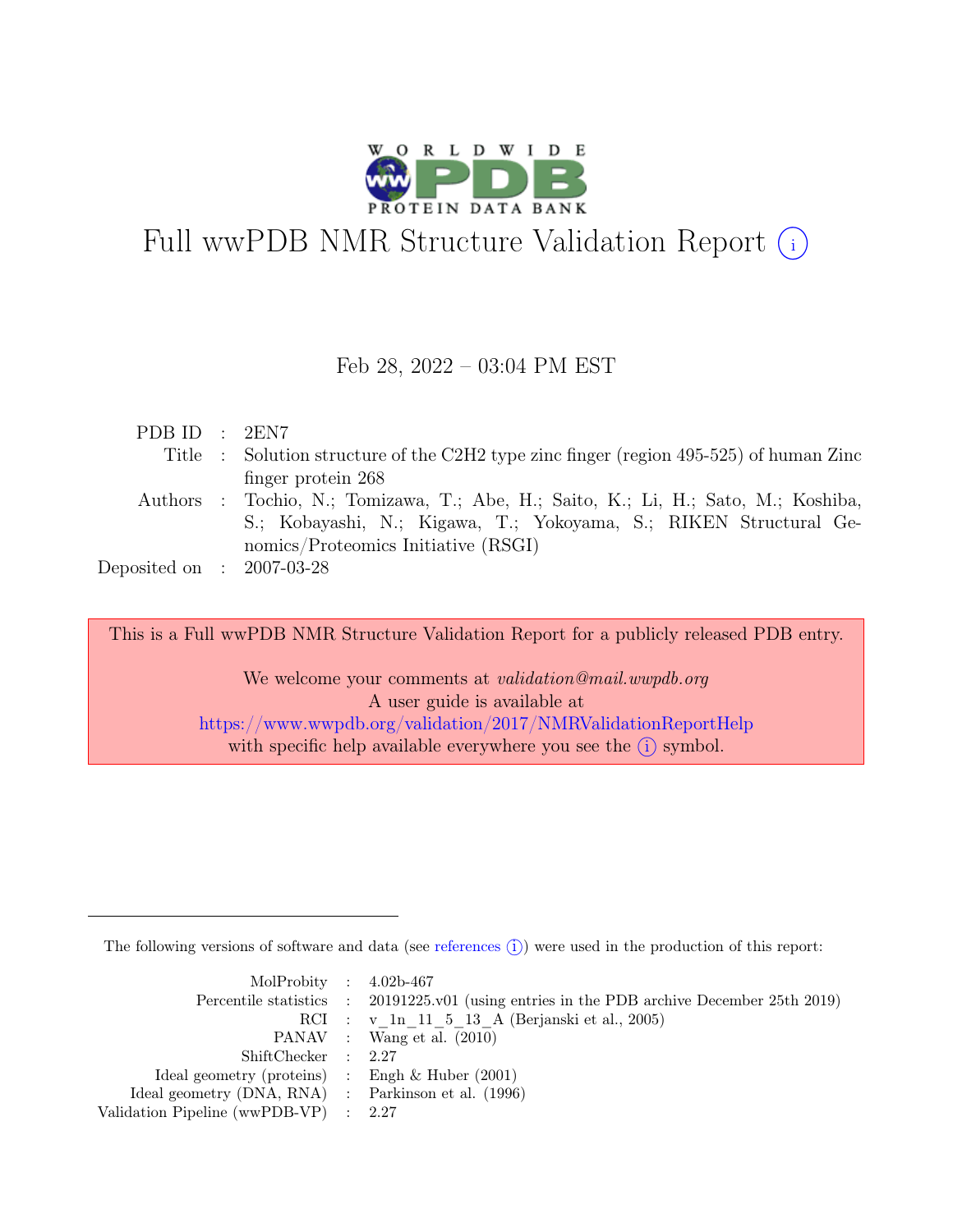# 1 Overall quality at a glance  $(i)$

The following experimental techniques were used to determine the structure: SOLUTION NMR

The overall completeness of chemical shifts assignment was not calculated.

Percentile scores (ranging between 0-100) for global validation metrics of the entry are shown in the following graphic. The table shows the number of entries on which the scores are based.



| Metric.               | Whole archive | NMR archive   |
|-----------------------|---------------|---------------|
|                       | $(\#Entries)$ | $(\#Entries)$ |
| Clashscore            | 158937        | 12864         |
| Ramachandran outliers | 154571        | 11451         |
| Sidechain outliers    | 154315        | 11428         |

The table below summarises the geometric issues observed across the polymeric chains and their fit to the experimental data. The red, orange, yellow and green segments indicate the fraction of residues that contain outliers for  $>=$  3, 2, 1 and 0 types of geometric quality criteria. A cyan segment indicates the fraction of residues that are not part of the well-defined cores, and a grey segment represents the fraction of residues that are not modelled. The numeric value for each fraction is indicated below the corresponding segment, with a dot representing fractions  $\langle=5\%$ 

| Mol | ${\rm Chain}$ | $\mathop{\rm Length}$ | Quality of chain |     |     |  |
|-----|---------------|-----------------------|------------------|-----|-----|--|
|     |               |                       | 32%              | 11% | 55% |  |

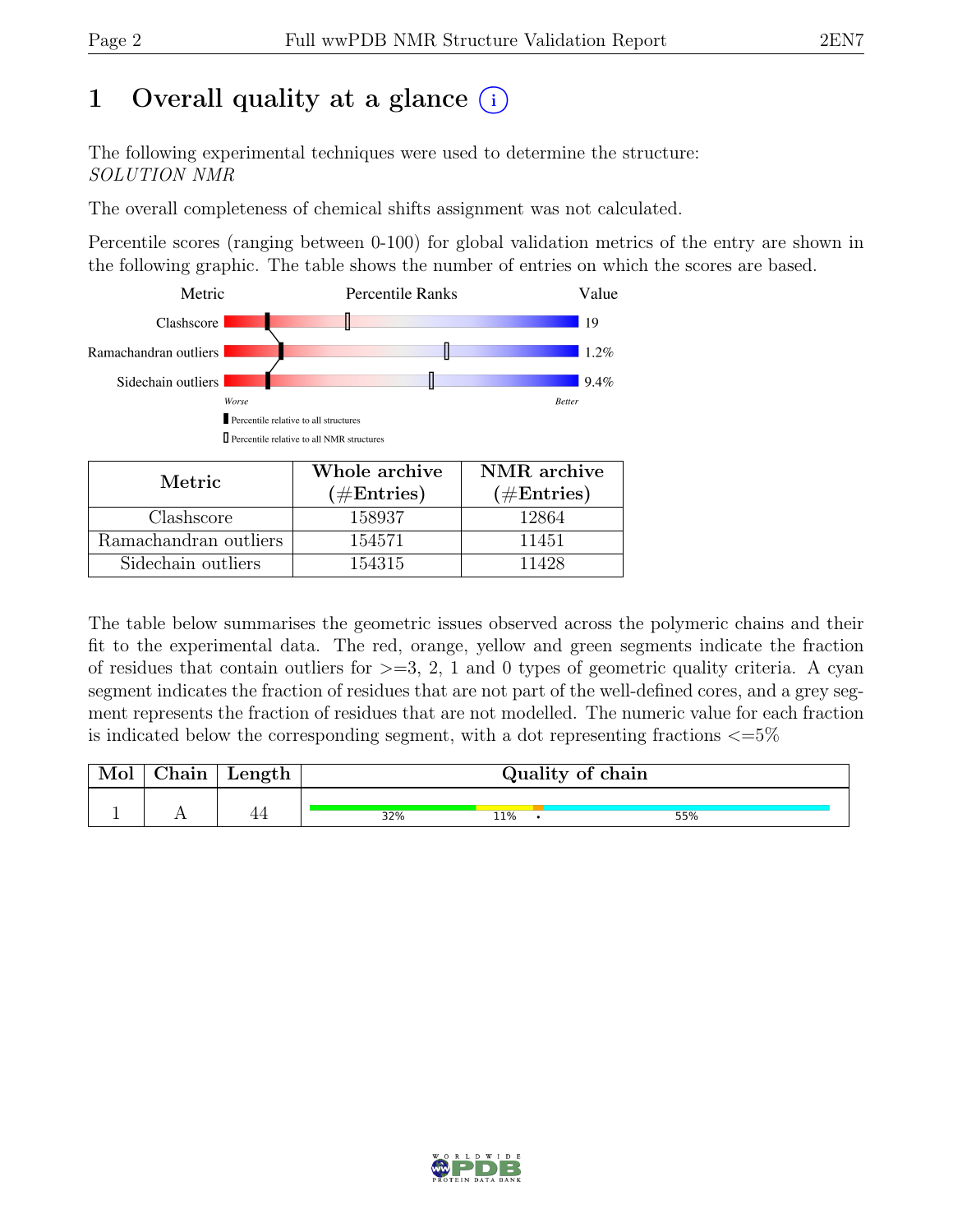# 2 Ensemble composition and analysis  $(i)$

This entry contains 20 models. Model 8 is the overall representative, medoid model (most similar to other models). The authors have identified model 1 as representative, based on the following criterion: lowest energy.

The following residues are included in the computation of the global validation metrics.

| Well-defined (core) protein residues                                                                   |                  |      |  |  |  |
|--------------------------------------------------------------------------------------------------------|------------------|------|--|--|--|
| $\vert$ Backbone RMSD $\overline{A}$ $\vert$ Medoid model<br>Well-defined core   Residue range (total) |                  |      |  |  |  |
|                                                                                                        | A:13-A:32 $(20)$ | 0.09 |  |  |  |

Ill-defined regions of proteins are excluded from the global statistics.

Ligands and non-protein polymers are included in the analysis.

The models can be grouped into 4 clusters and 2 single-model clusters were found.

| Cluster number        | Models                 |
|-----------------------|------------------------|
|                       | 2, 4, 7, 8, 15, 18, 20 |
|                       | 5, 9, 10, 14, 17       |
|                       | 3, 11, 16, 19          |
|                       | 1.6                    |
| Single-model clusters | 12:13                  |

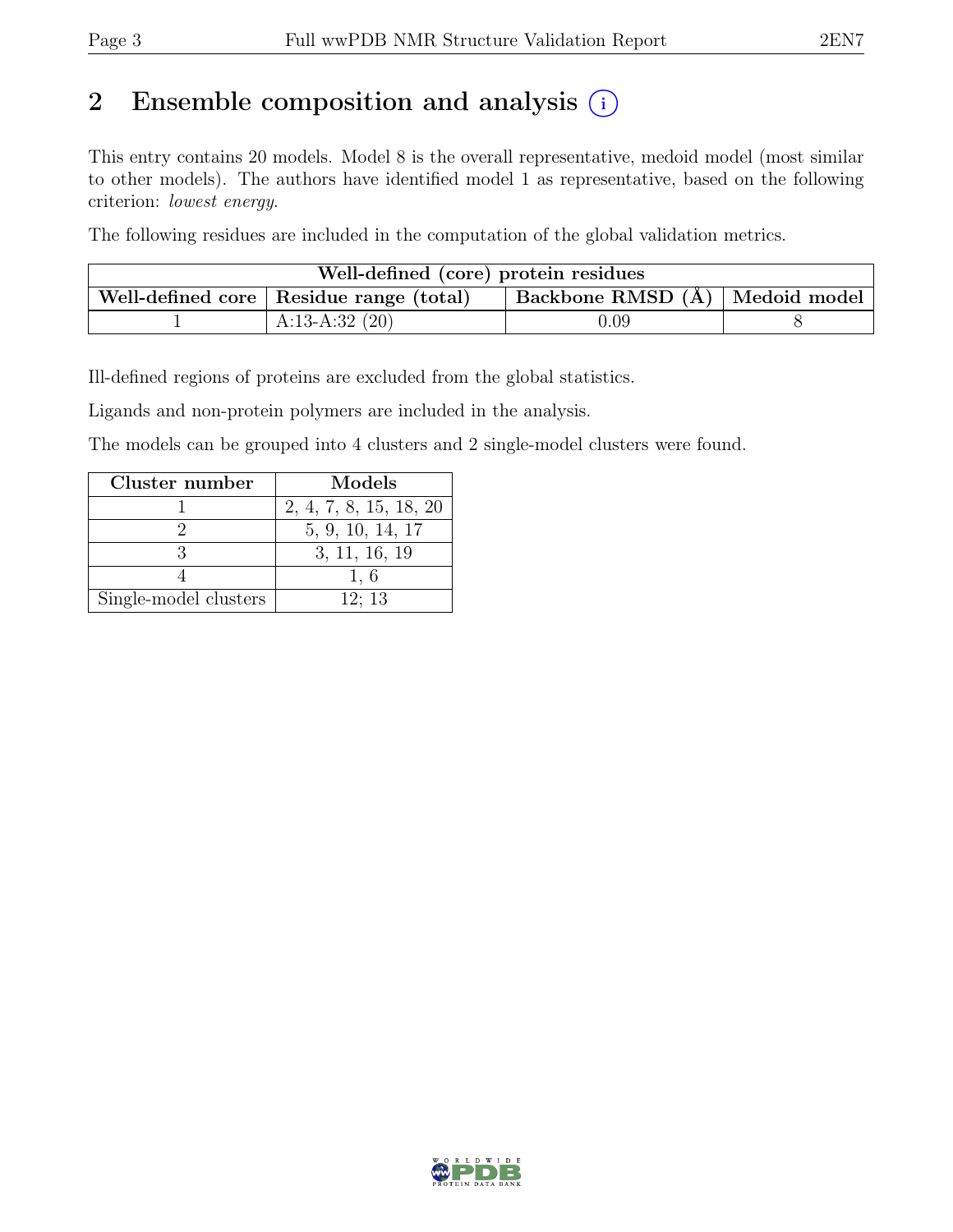# 3 Entry composition (i)

There are 2 unique types of molecules in this entry. The entry contains 614 atoms, of which 299 are hydrogens and 0 are deuteriums.

• Molecule 1 is a protein called Zinc finger protein 268.

| Mol | Chain Residues | <b>Atoms</b>   |     |     |    |     | <b>Trace</b> |  |
|-----|----------------|----------------|-----|-----|----|-----|--------------|--|
|     |                | $_{\rm Total}$ |     | н   |    |     |              |  |
|     |                | 613            | 189 | 299 | 58 | -64 |              |  |

There are 13 discrepancies between the modelled and reference sequences:

| Chain | Residue | Modelled   | Actual | Comment        | Reference         |
|-------|---------|------------|--------|----------------|-------------------|
| А     |         | <b>GLY</b> |        | expression tag | <b>UNP Q14587</b> |
| А     | 2       | <b>SER</b> |        | expression tag | <b>UNP Q14587</b> |
| A     | 3       | <b>SER</b> |        | expression tag | <b>UNP Q14587</b> |
| А     | 4       | GLY        |        | expression tag | <b>UNP Q14587</b> |
| A     | 5       | <b>SER</b> |        | expression tag | <b>UNP Q14587</b> |
| А     | 6       | <b>SER</b> |        | expression tag | <b>UNP Q14587</b> |
| A     | 7       | GLY        |        | expression tag | <b>UNP Q14587</b> |
| А     | 39      | <b>SER</b> |        | expression tag | <b>UNP Q14587</b> |
| А     | 40      | <b>GLY</b> |        | expression tag | <b>UNP Q14587</b> |
| A     | 41      | <b>PRO</b> |        | expression tag | <b>UNP Q14587</b> |
| А     | 42      | <b>SER</b> |        | expression tag | <b>UNP Q14587</b> |
| A     | 43      | <b>SER</b> |        | expression tag | <b>UNP Q14587</b> |
| A     | 44      | GLY        |        | expression tag | <b>UNP Q14587</b> |

• Molecule 2 is ZINC ION (three-letter code: ZN) (formula: Zn).

|  | Mol   Chain   Residues | Atoms       |
|--|------------------------|-------------|
|  |                        | Total<br>Zn |
|  |                        |             |

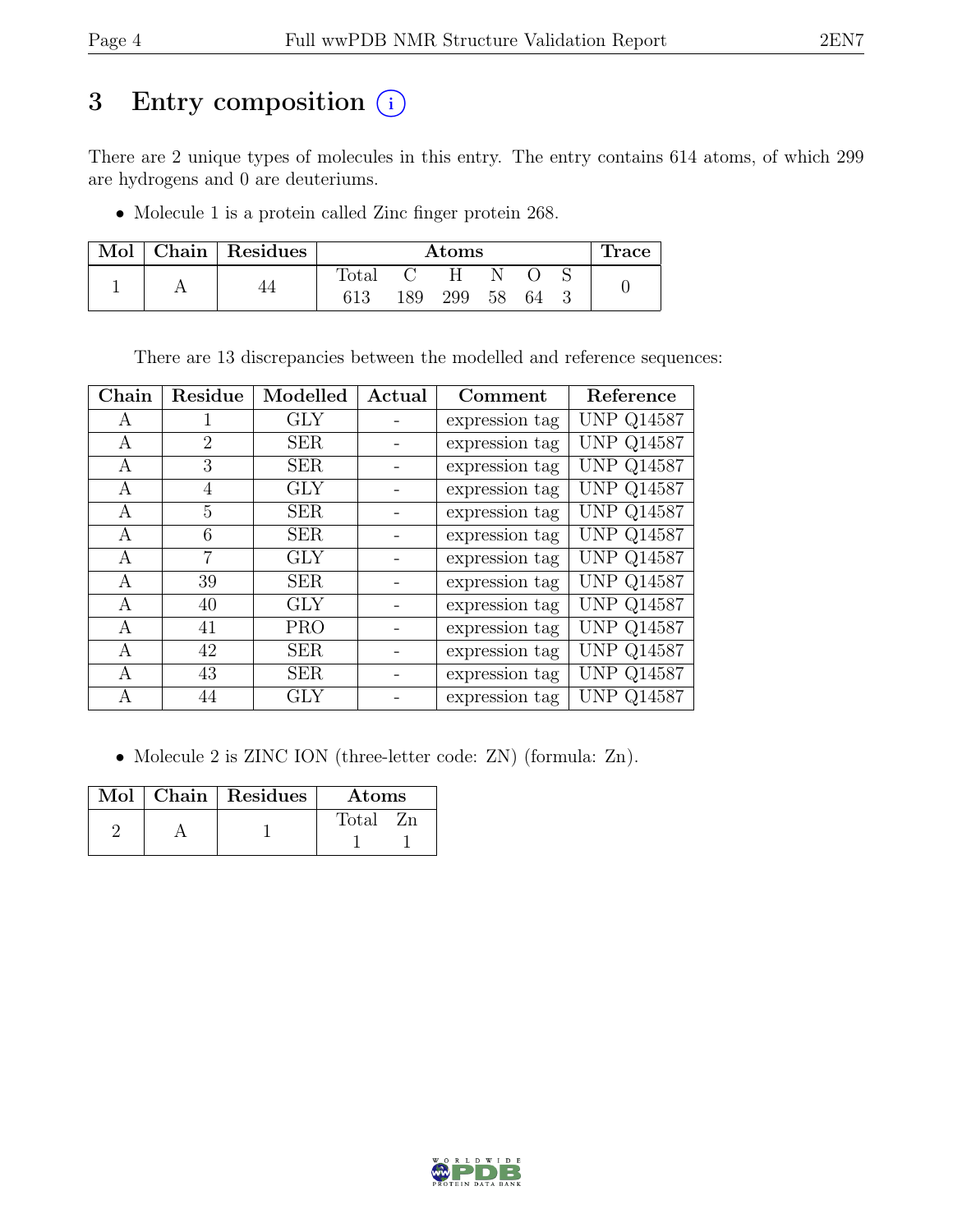# 4 Residue-property plots (i)

# <span id="page-4-0"></span>4.1 Average score per residue in the NMR ensemble

These plots are provided for all protein, RNA, DNA and oligosaccharide chains in the entry. The first graphic is the same as shown in the summary in section 1 of this report. The second graphic shows the sequence where residues are colour-coded according to the number of geometric quality criteria for which they contain at least one outlier:  $green = 0$ ,  $yellow = 1$ ,  $orange = 2$  and  $red =$ 3 or more. Stretches of 2 or more consecutive residues without any outliers are shown as green connectors. Residues which are classified as ill-defined in the NMR ensemble, are shown in cyan with an underline colour-coded according to the previous scheme. Residues which were present in the experimental sample, but not modelled in the final structure are shown in grey.

• Molecule 1: Zinc finger protein 268



# 4.2 Scores per residue for each member of the ensemble

Colouring as in section [4.1](#page-4-0) above.

### 4.2.1 Score per residue for model 1

• Molecule 1: Zinc finger protein 268



### 4.2.2 Score per residue for model 2

• Molecule 1: Zinc finger protein 268



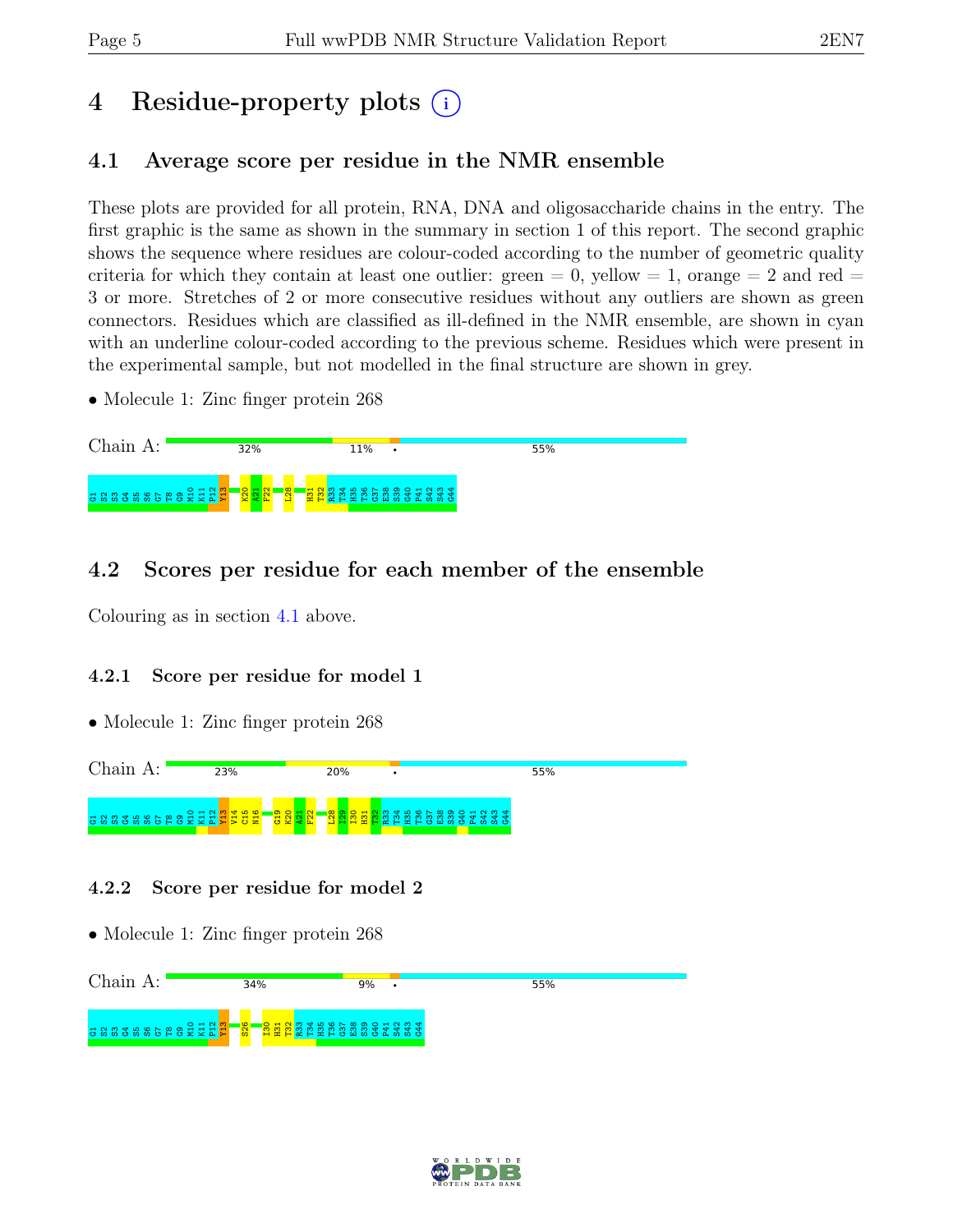#### 4.2.3 Score per residue for model 3

• Molecule 1: Zinc finger protein 268



### 4.2.4 Score per residue for model 4

• Molecule 1: Zinc finger protein 268



## 4.2.5 Score per residue for model 5

• Molecule 1: Zinc finger protein 268

| Chain A:                    | 34%                 | 5%<br>7%           | 55% |
|-----------------------------|---------------------|--------------------|-----|
| a s s a s s s e s a a a a a | $\frac{8}{28}$<br>÷ | <b>BERSSSSSSEE</b> |     |

## 4.2.6 Score per residue for model 6

• Molecule 1: Zinc finger protein 268



## 4.2.7 Score per residue for model 7

• Molecule 1: Zinc finger protein 268 Chain A: 27% 14%  $5%$ 55% e<br>Genedigae K11  $\frac{2}{2}$ Y13  $\frac{80}{20}$  $\frac{1}{2}$  $F_{22}$ R23  $\frac{34}{2}$ K25 L28 I29  $\frac{8}{1}$  $\frac{1}{2}$ <mark>ទ</mark>ន្ទី ដូចទី និងទី និង S42 S43 G44

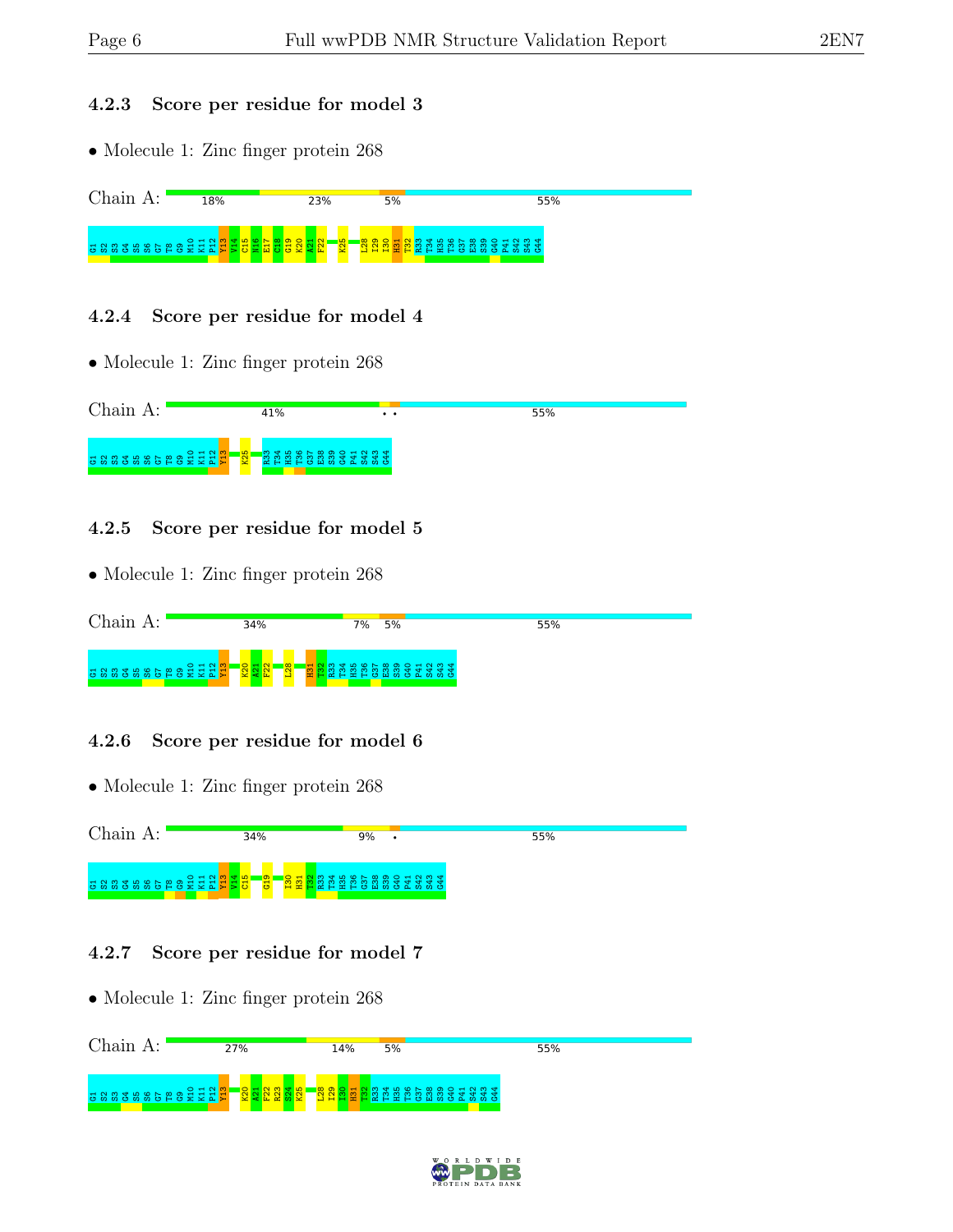#### 4.2.8 Score per residue for model 8 (medoid)

• Molecule 1: Zinc finger protein 268



### 4.2.9 Score per residue for model 9

• Molecule 1: Zinc finger protein 268



### 4.2.10 Score per residue for model 10

• Molecule 1: Zinc finger protein 268

| Chain A:                    | 32%                              | 9%<br>5% | 55% |
|-----------------------------|----------------------------------|----------|-----|
| a s s a s s s e s a a a a a | $\frac{8}{28}$<br>$\blacksquare$ |          |     |

## 4.2.11 Score per residue for model 11

• Molecule 1: Zinc finger protein 268



### 4.2.12 Score per residue for model 12

• Molecule 1: Zinc finger protein 268 Chain A: 20% 20%  $5%$  $55%$ e<br>Genedigae K11  $\frac{2}{2}$ Y13  $\frac{14}{14}$  $\frac{15}{21}$  $\frac{9}{13}$  $\frac{22}{2}$  $\frac{25}{25}$ S26 Y27 **B**<br>Bangaran Bangaran<br>Bangaran Bangaran

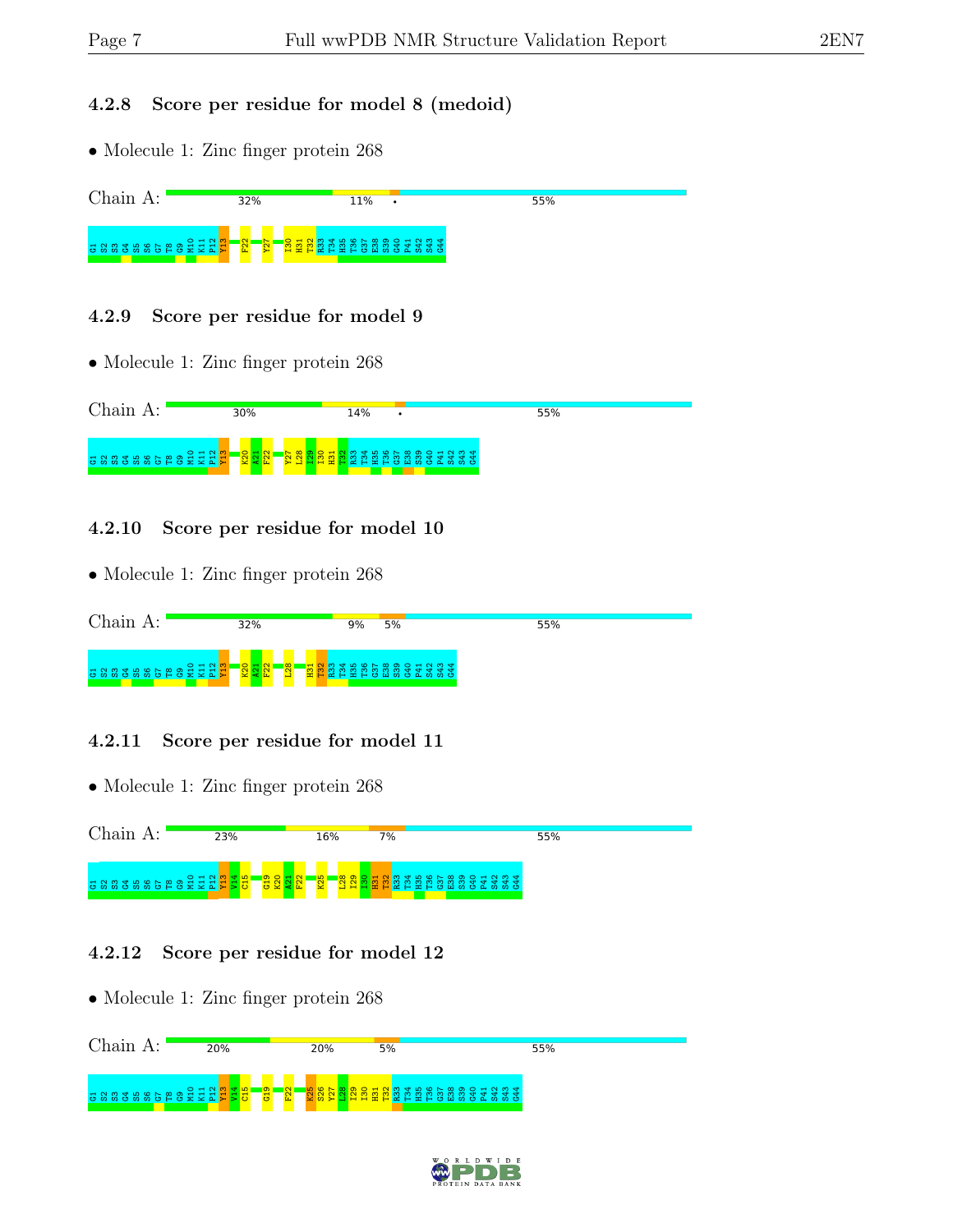#### 4.2.13 Score per residue for model 13

• Molecule 1: Zinc finger protein 268



### 4.2.14 Score per residue for model 14

• Molecule 1: Zinc finger protein 268



## 4.2.15 Score per residue for model 15

• Molecule 1: Zinc finger protein 268

| Chain<br>$A$ :              | 32% | 11%                                                            | 55% |
|-----------------------------|-----|----------------------------------------------------------------|-----|
| a s s a s s s a s a a a a a |     | <b>`` 8 5 8 9 9 9 9 9 9 9 9</b><br><b>WIHHHHHAHHHHUHWOAWWO</b> |     |

## 4.2.16 Score per residue for model 16

• Molecule 1: Zinc finger protein 268



## 4.2.17 Score per residue for model 17

• Molecule 1: Zinc finger protein 268 Chain A: 30% 14% 55%  $\bullet$ e<br>Genedigae K11  $\frac{2}{2}$ Y13  $\frac{80}{20}$  $\frac{1}{2}$  $\frac{22}{2}$ Y27  $\frac{128}{2}$  $\frac{1}{2}$  $\frac{8}{1}$  $\frac{1}{2}$ n Sanggan<br>Rasan Sanggan<br>Rasan Sanggan G44

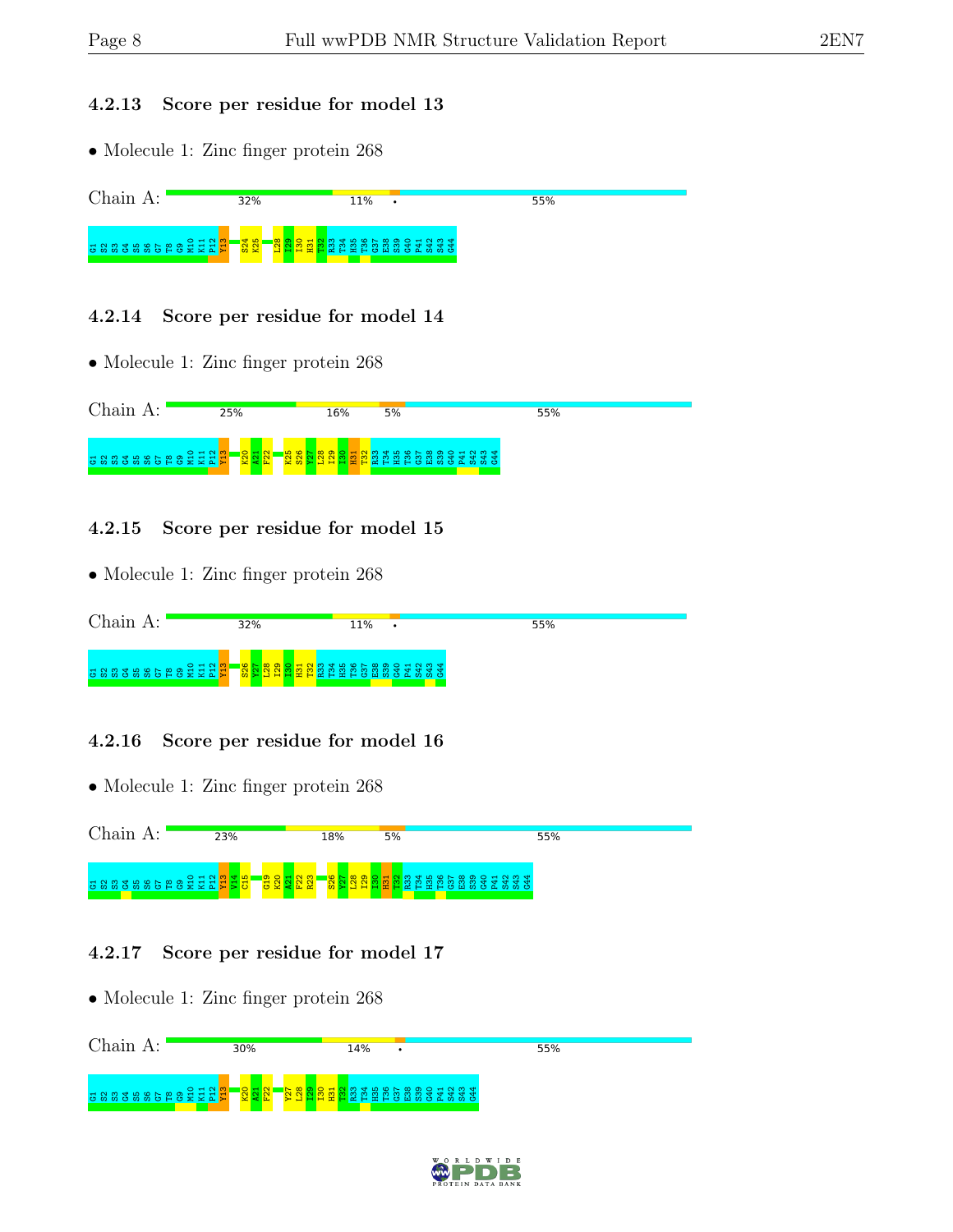### 4.2.18 Score per residue for model 18

• Molecule 1: Zinc finger protein 268



#### 4.2.19 Score per residue for model 19

• Molecule 1: Zinc finger protein 268



#### 4.2.20 Score per residue for model 20

• Molecule 1: Zinc finger protein 268

| Chain<br>д.                 | 27%                           | 14%       | 5% | 55% |  |
|-----------------------------|-------------------------------|-----------|----|-----|--|
| a s s a s s s s a a a a a a | $\frac{1}{25}$<br>1 <u>Q.</u> | ு<br>HHEF |    |     |  |

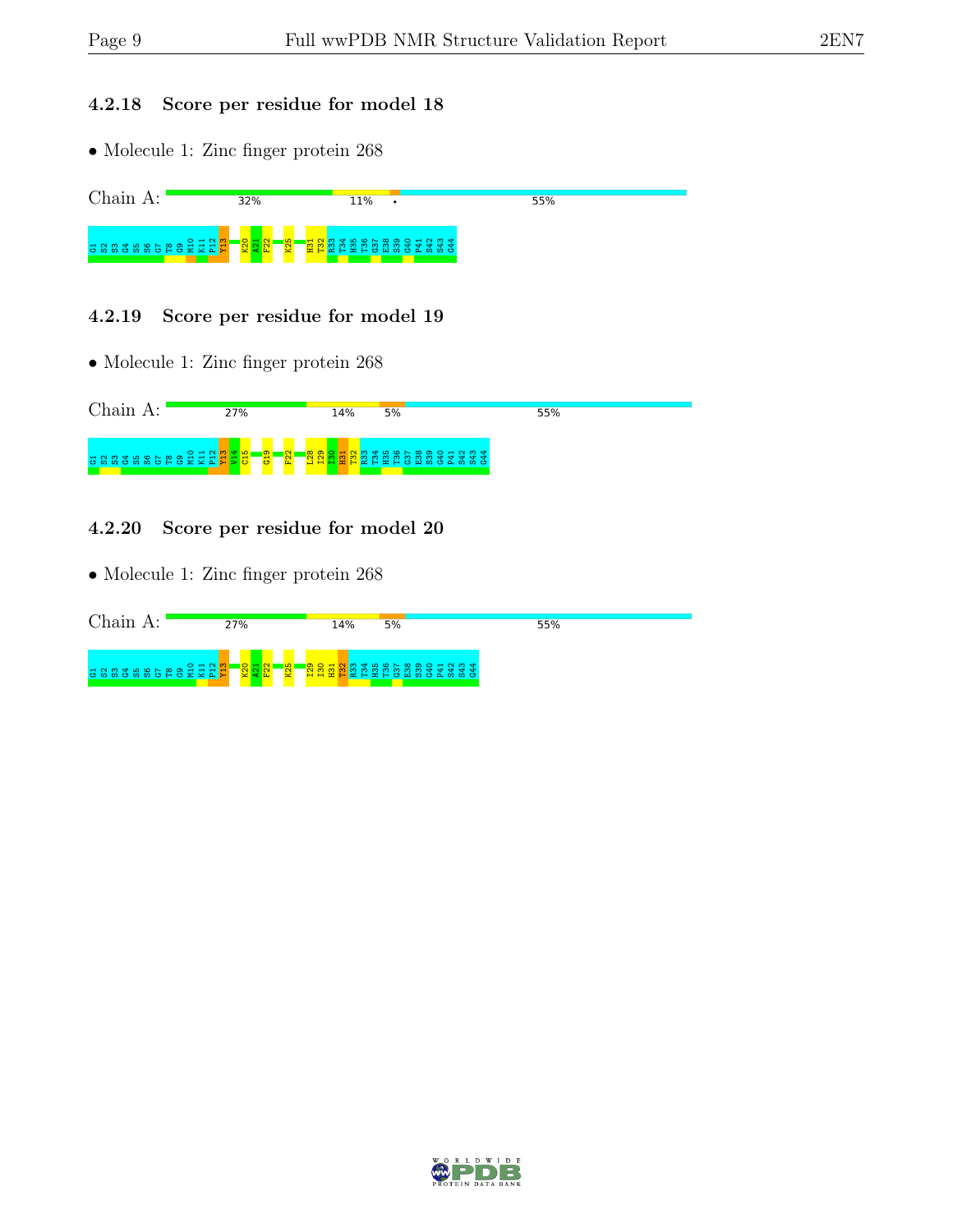# 5 Refinement protocol and experimental data overview  $(i)$

The models were refined using the following method: torsion angle dynamics.

Of the 100 calculated structures, 20 were deposited, based on the following criterion: structures with the least restraint violations, target function.

The following table shows the software used for structure solution, optimisation and refinement.

| Software name   Classification |                                         | Version |
|--------------------------------|-----------------------------------------|---------|
| <b>CYANA</b>                   | structure solution $\vert 2.0.17 \vert$ |         |
| <b>CYANA</b>                   | refinement                              | 2.0.17  |

No chemical shift data was provided.

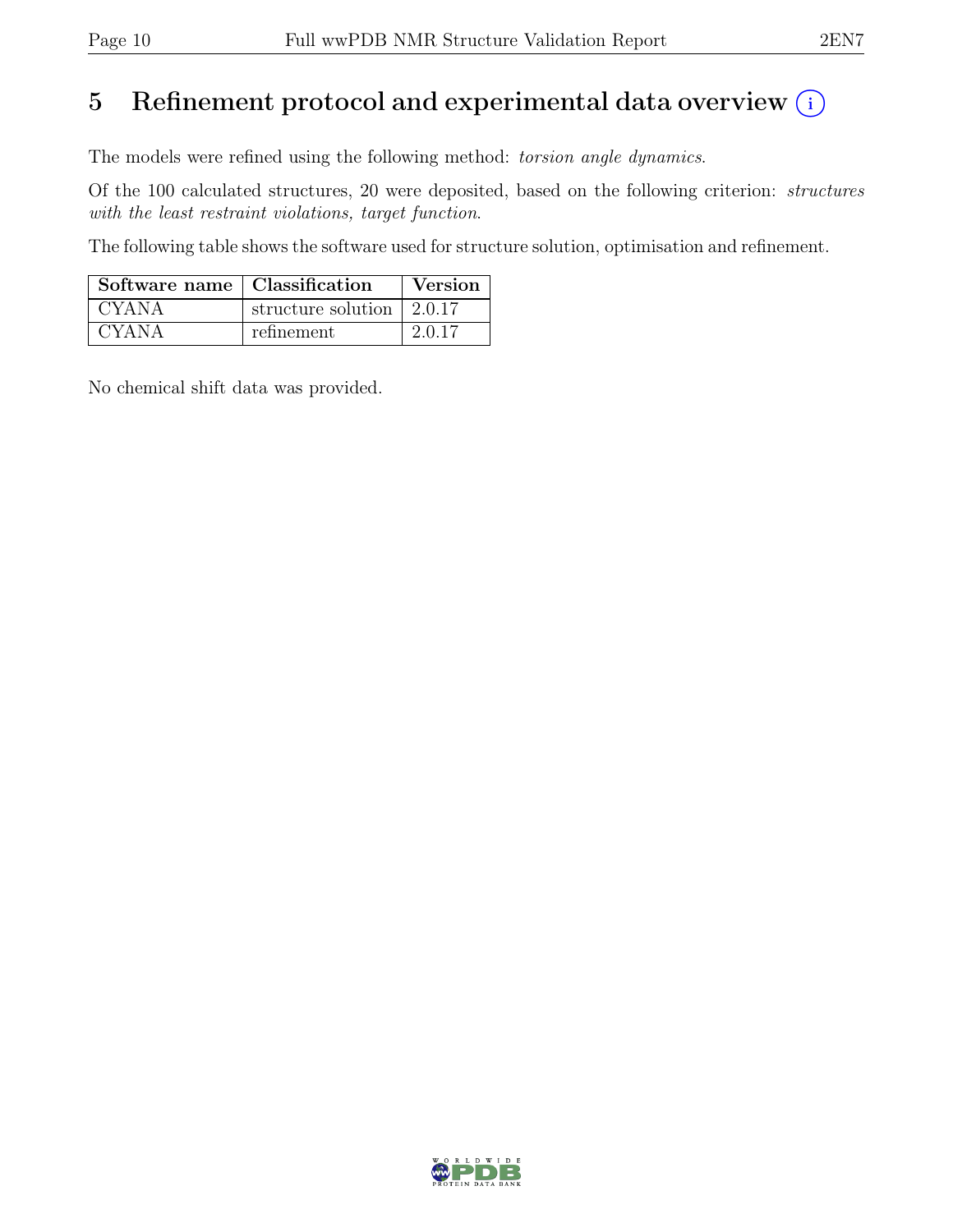# 6 Model quality  $(i)$

# 6.1 Standard geometry  $(i)$

Bond lengths and bond angles in the following residue types are not validated in this section: ZN

There are no covalent bond-length or bond-angle outliers.

There are no bond-length outliers.

There are no bond-angle outliers.

There are no chirality outliers.

There are no planarity outliers.

# 6.2 Too-close contacts  $(i)$

In the following table, the Non-H and H(model) columns list the number of non-hydrogen atoms and hydrogen atoms in each chain respectively. The H(added) column lists the number of hydrogen atoms added and optimized by MolProbity. The Clashes column lists the number of clashes averaged over the ensemble.

|     |      | Mol   Chain   Non-H   H(model)   H(added)   Clashes |      |         |
|-----|------|-----------------------------------------------------|------|---------|
|     | 162  | 160                                                 | 160  | $6\pm3$ |
| All | 3260 | 3200                                                | 3200 |         |

The all-atom clashscore is defined as the number of clashes found per 1000 atoms (including hydrogen atoms). The all-atom clashscore for this structure is 19.

 $\begin{array}{|c|c|c|c|}\hline \text{Atom-1} & \text{Atom-2} & \text{Class}(\text{\AA}) & \text{Distance}(\text{\AA}) & \text{Worst} & \text{Total}\ \hline \end{array}$ Worst 1:A:13:TYR:O | 1:A:28:LEU:HD22 | 0.82 | 1.74 | 11 | 12 1:A:29:ILE:O | 1:A:32:THR:HG22 | 0.70 | 1.87 | 11 | 7 1:A:22:PHE:CD1 | 1:A:27:TYR:CD1 | 0.67 | 2.82 | 8 | 1 1:A:25:LYS:CE 1:A:29:ILE:HD11 0.67 2.19 12 1 1:A:26:SER:HA 1:A:29:ILE:HD12 0.63 1.70 12 4 1:A:25:LYS:HG2 | 1:A:29:ILE:HD11 | 0.59 | 1.74 | 14 | 2 1:A:22:PHE:CD2 1:A:27:TYR:CD1 0.57 2.92 12 1 1:A:25:LYS:HE3 1:A:29:ILE:HD11 0.57 1.77 12 1 1:A:13:TYR:C 1:A:28:LEU:HD22 0.57 2.19 11 7 1:A:31:HIS:C | 1:A:31:HIS:CD2 | 0.56 | 2.78 | 16 | 6 1:A:22:PHE:CE1 | 1:A:28:LEU:HD13 | 0.53 | 2.38 | 14 | 4 1:A:20:LYS:HG2 | 1:A:22:PHE:CZ | 0.53 | 2.38 | 14 | 4

All unique clashes are listed below, sorted by their clash magnitude.

Continued on next page...

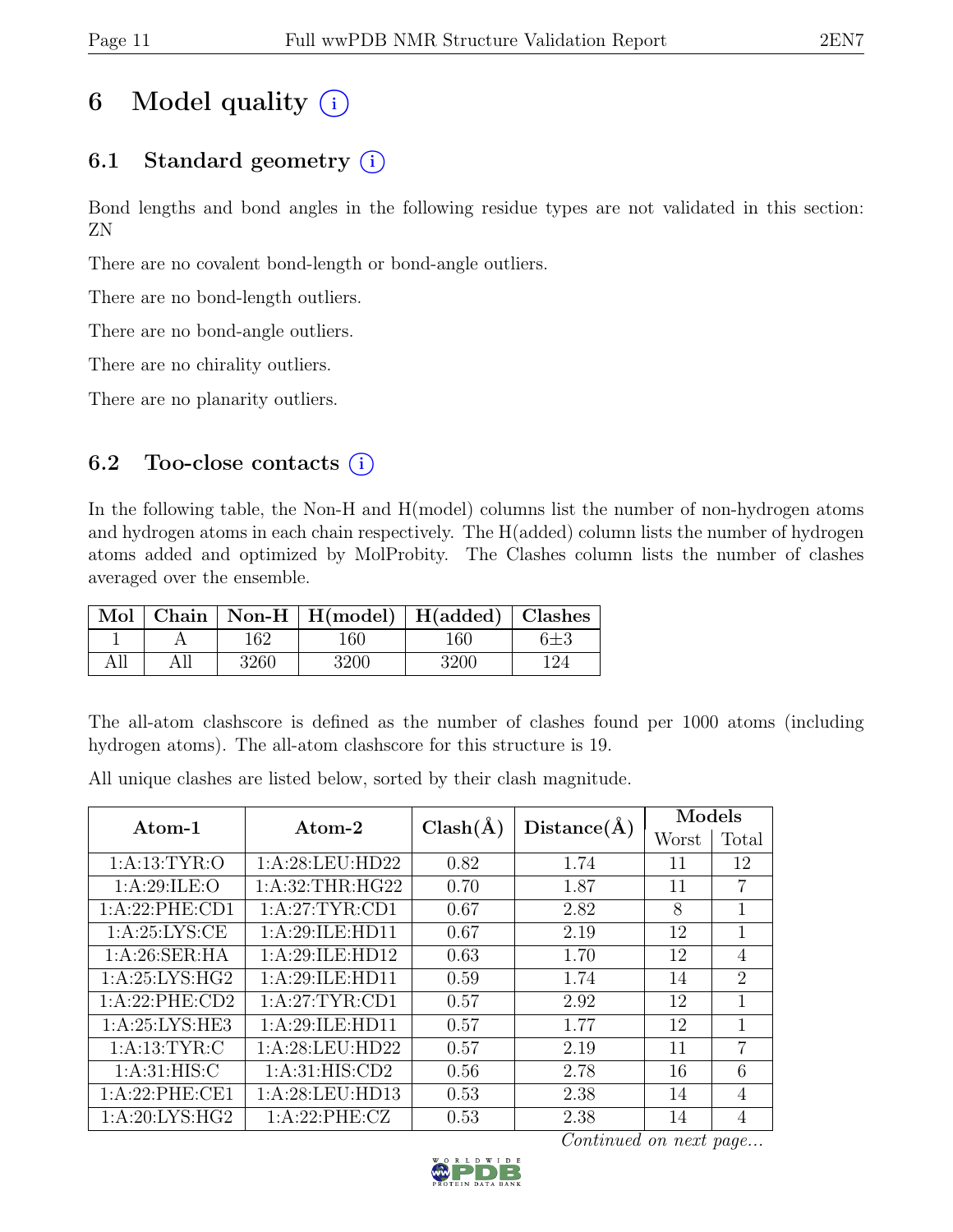| Atom-1             | Atom-2           | $Clash(\AA)$ | Distance(A) | Models         |                |
|--------------------|------------------|--------------|-------------|----------------|----------------|
|                    |                  |              |             | Worst          | Total          |
| 1: A: 13: TYR: CD2 | 1: A:25: LYS:N   | 0.53         | 2.76        | 20             | 5              |
| 1:A:22:PHE:CE1     | 1: A:28:LEU:CD1  | 0.52         | 2.93        | 5              | 3              |
| 1: A: 15: CYS:O    | 1:A:19:GLY:N     | 0.50         | 2.45        | 19             | $\overline{7}$ |
| 1: A:20: LYS: HD2  | 1: A:22:PHE:CZ   | 0.49         | 2.43        | 9              | $\overline{7}$ |
| 1: A:20: LYS:O     | 1:A:22:PHE:CE1   | 0.49         | 2.66        | 14             | 6              |
| 1: A:20: LYS: HE3  | 1:A:22:PHE:CE2   | 0.48         | 2.44        | 5              | $\overline{4}$ |
| 1: A:30: ILE: C    | 1:A:30:ILE:HD12  | 0.48         | 2.30        | 17             | 3              |
| 1:A:22:PHE:CD1     | 1:A:28:LEU:HB2   | 0.47         | 2.45        | 11             | 5              |
| 1: A:31: HIS: CD2  | 1: A:31: HIS: C  | 0.47         | 2.88        | 11             | 8              |
| 1: A: 13: TYR: CD2 | 1: A:24: SER: C  | 0.46         | 2.89        | 13             | 1              |
| 1: A:20: LYS: HD2  | 1:A:22:PHE:CE1   | 0.46         | 2.46        | 17             | 5              |
| 1: A:20: LYS:HB3   | 1:A:22:PHE:CE1   | 0.46         | 2.45        | 20             | $\overline{2}$ |
| 1: A:20: LYS: CG   | 1:A:22:PHE:CZ    | 0.45         | 2.99        | 20             | 1              |
| 1: A:26: SER:O     | 1:A:30:ILE:HG23  | 0.45         | 2.11        | $\overline{2}$ | 1              |
| 1: A: 13: TYR: CE2 | 1: A:24:SER:HA   | 0.45         | 2.47        | 13             | 1              |
| 1: A:15: CYS:SG    | 1:A:17:GLU:CD    | 0.45         | 2.94        | 3              | 1              |
| 1: A:31: HIS: CD2  | 1: A:32:THR:N    | 0.43         | 2.86        | 10             | $\overline{2}$ |
| 1: A: 13: TYR: CD1 | 1: A: 13: TYR: N | 0.43         | 2.87        | 18             | 11             |
| 1:A:25:LYS:O       | 1: A:28:LEU: N   | 0.43         | 2.52        | 13             | 1              |

Continued from previous page...

# 6.3 Torsion angles  $(i)$

### 6.3.1 Protein backbone  $(i)$

In the following table, the Percentiles column shows the percent Ramachandran outliers of the chain as a percentile score with respect to all PDB entries followed by that with respect to all NMR entries. The Analysed column shows the number of residues for which the backbone conformation was analysed and the total number of residues.

| Mol | Chain | Analysed      | Favoured           | Allowed                                | Outliers | Percentiles |
|-----|-------|---------------|--------------------|----------------------------------------|----------|-------------|
|     |       | $20/44$ (45%) | $18\pm1(90\pm4\%)$ | $ 2\pm 1 (8\pm 4\%) 0\pm 0 (1\pm 2\%)$ |          | 16<br>63    |
| All | All   | 400/880(45%)  | 361 $(90\%)$       | 34 $(8\%)$                             | 5(1%     | 63<br>16    |

All 1 unique Ramachandran outliers are listed below.

|  |     |              | Mol   Chain   Res   Type   Models (Total) |
|--|-----|--------------|-------------------------------------------|
|  | -32 | $\perp$ THR. |                                           |

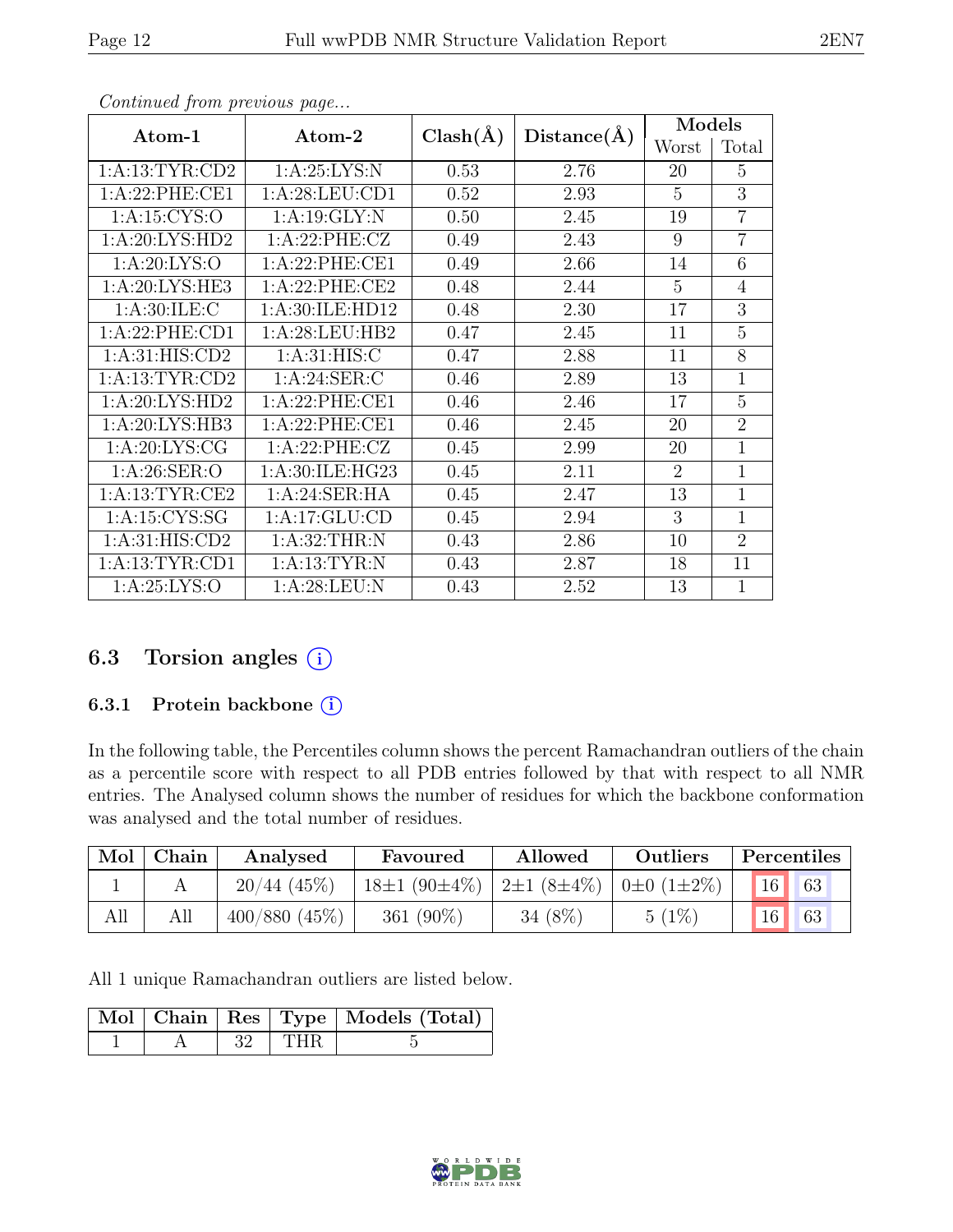#### 6.3.2 Protein sidechains  $(i)$

In the following table, the Percentiles column shows the percent sidechain outliers of the chain as a percentile score with respect to all PDB entries followed by that with respect to all NMR entries. The Analysed column shows the number of residues for which the sidechain conformation was analysed and the total number of residues.

|     | $Mol$   Chain | Analysed        | Rotameric                           | <b>Outliers</b> | Percentiles              |
|-----|---------------|-----------------|-------------------------------------|-----------------|--------------------------|
|     |               | $18/35(51\%)$   | $16\pm1(91\pm4\%)$ $2\pm1(9\pm4\%)$ |                 | $\vert$ 12 $\vert$<br>58 |
| All | All           | $360/700(51\%)$ | $326(91\%)$                         | 34 $(9\%)$      | 12 <br>58                |

All 6 unique residues with a non-rotameric sidechain are listed below. They are sorted by the frequency of occurrence in the ensemble.

| Mol | Chain | Res | Type       | Models (Total) |
|-----|-------|-----|------------|----------------|
|     |       | 13  | <b>TYR</b> | 20             |
|     |       | 31  | <b>HIS</b> |                |
|     |       | 25  | <b>LYS</b> |                |
|     |       | 23  | ARG        | 2              |
|     |       | 27  | <b>TYR</b> |                |
|     |       | 16  | ASN        |                |

### 6.3.3 RNA $(i)$

There are no RNA molecules in this entry.

# 6.4 Non-standard residues in protein, DNA, RNA chains (i)

There are no non-standard protein/DNA/RNA residues in this entry.

## 6.5 Carbohydrates  $(i)$

There are no monosaccharides in this entry.

# 6.6 Ligand geometry  $(i)$

Of 1 ligands modelled in this entry, 1 is monoatomic - leaving 0 for Mogul analysis.

# 6.7 Other polymers  $(i)$

There are no such molecules in this entry.

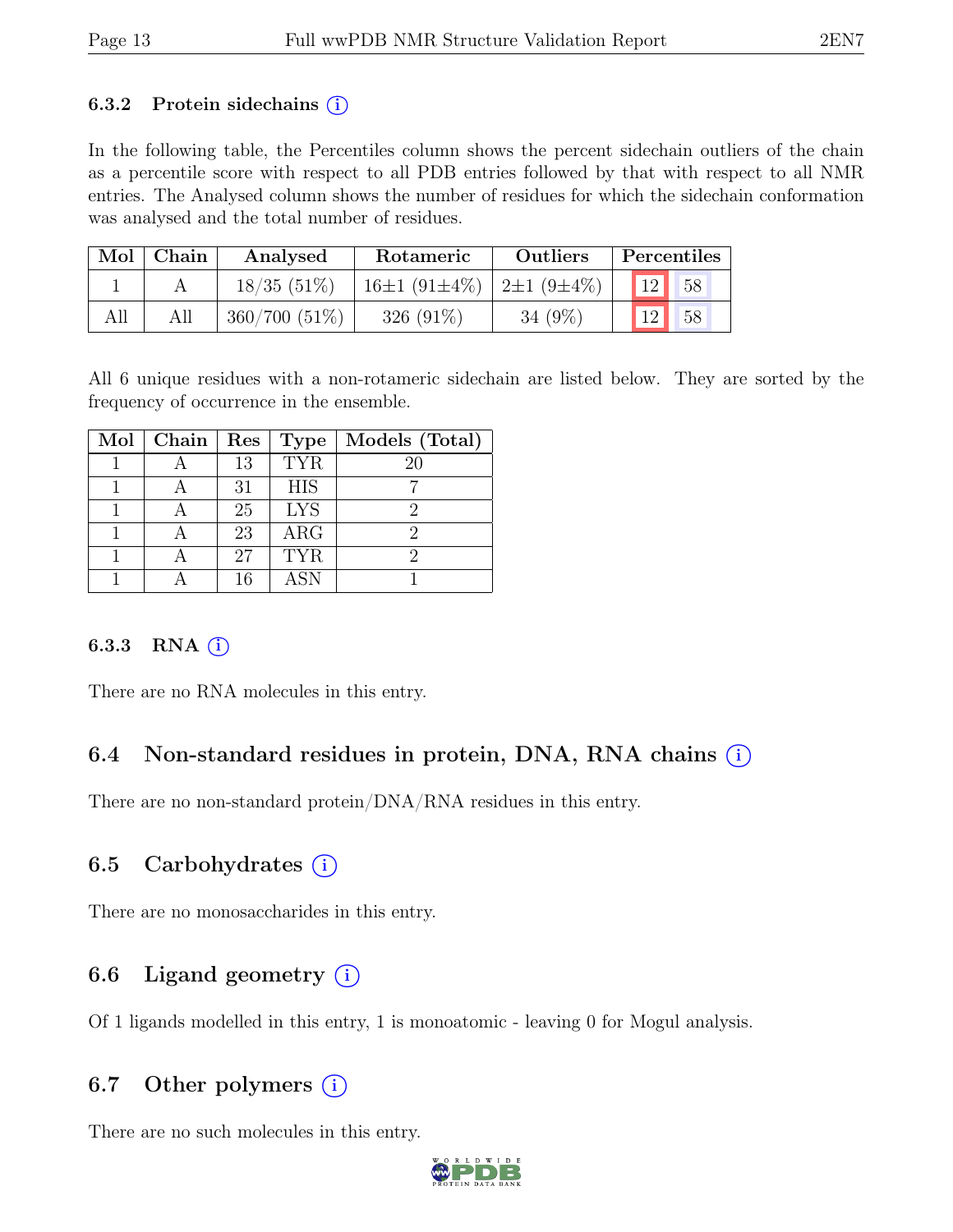# 6.8 Polymer linkage issues (i)

There are no chain breaks in this entry.